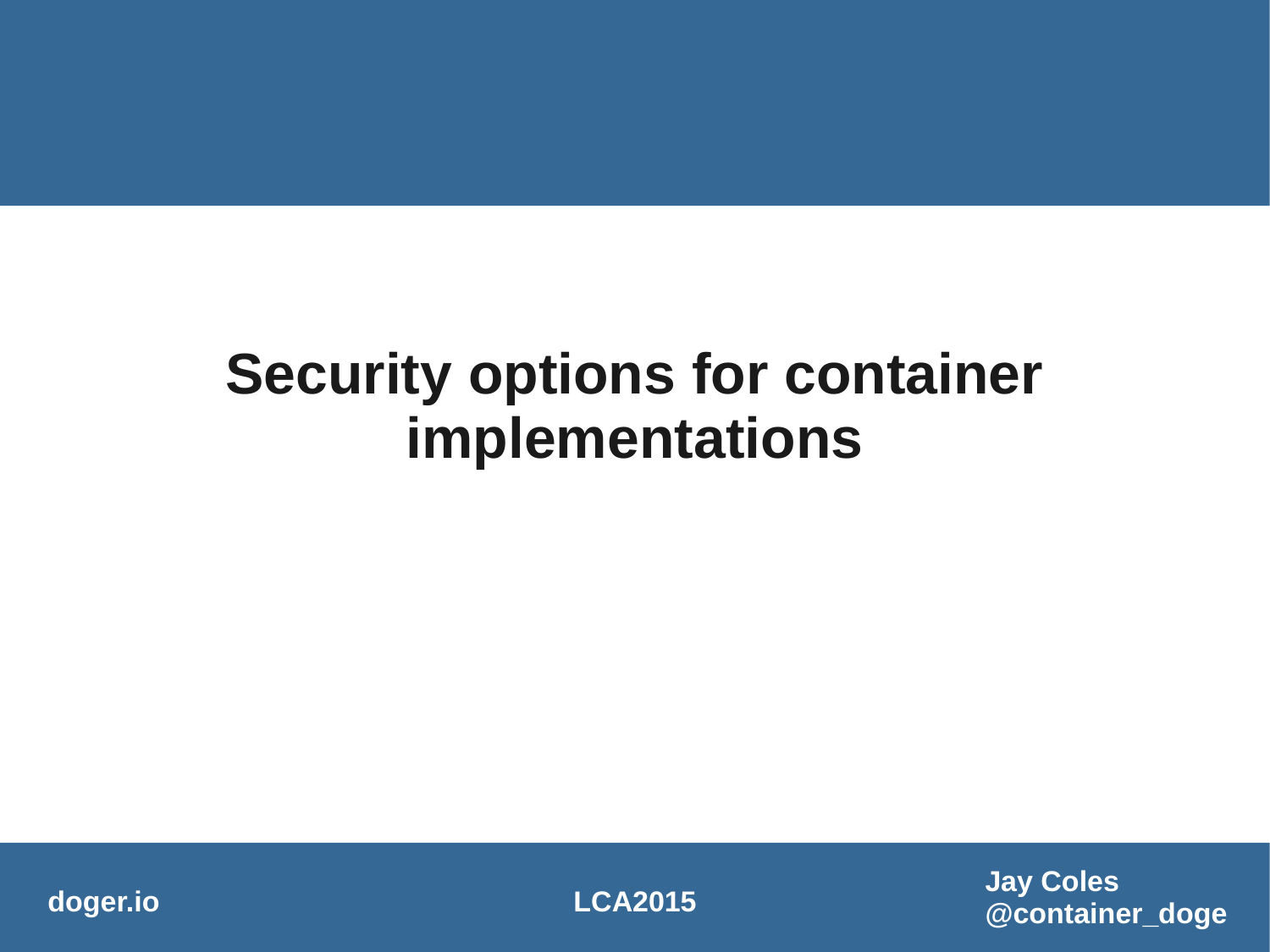#### **Who am I**

# [http://doger.io](http://doger.io/) @container\_doge Canchor

**doger.io LCA2015**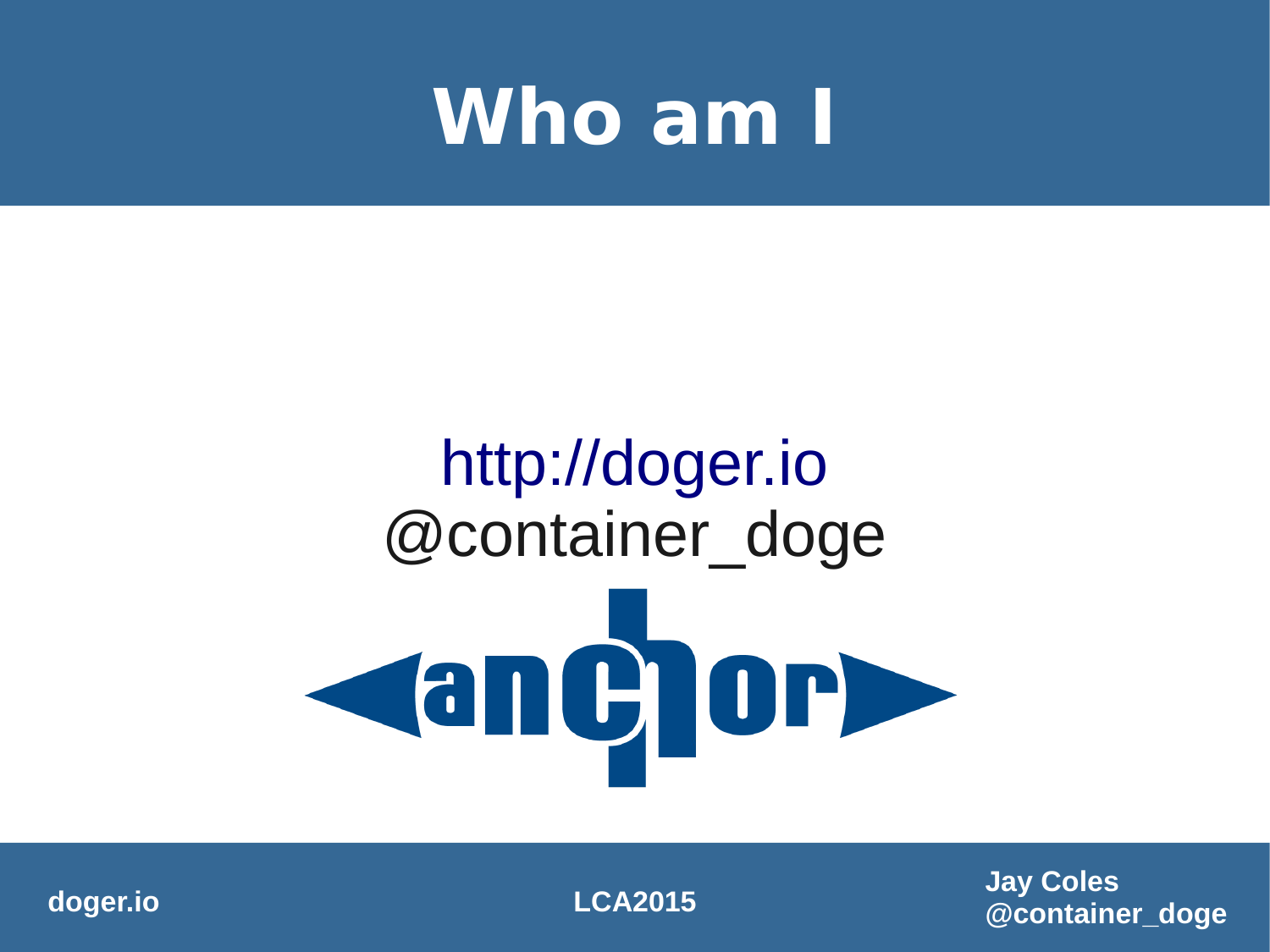### Triangle of Effort



**doger.io LCA2015**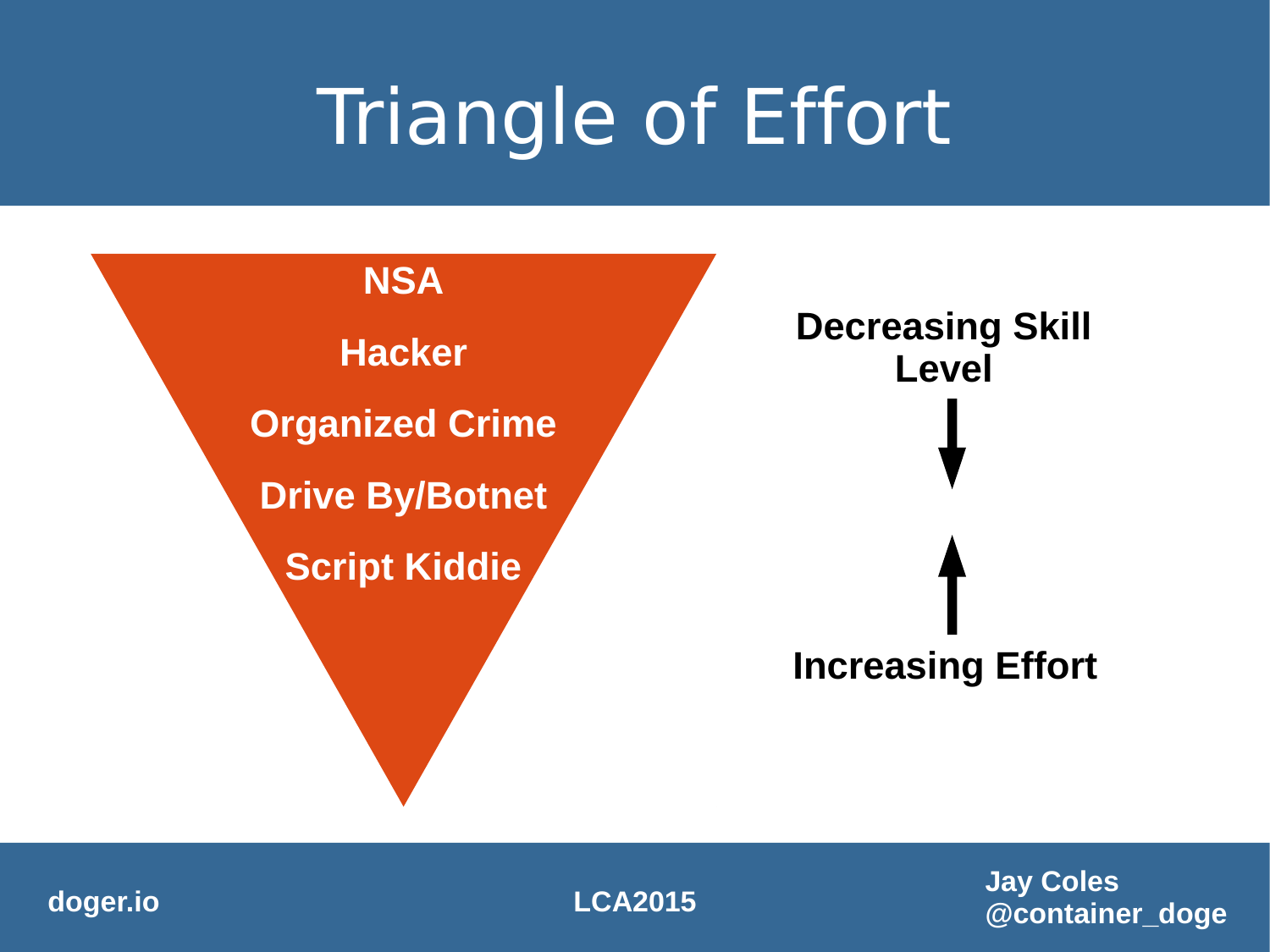# **What they want**

- Do not want to be detected
- Access to other customers information
- Access to other customers environments
- Adequate Storage/CPU/Mem/Network capacity
- Further ingress/infiltration on the network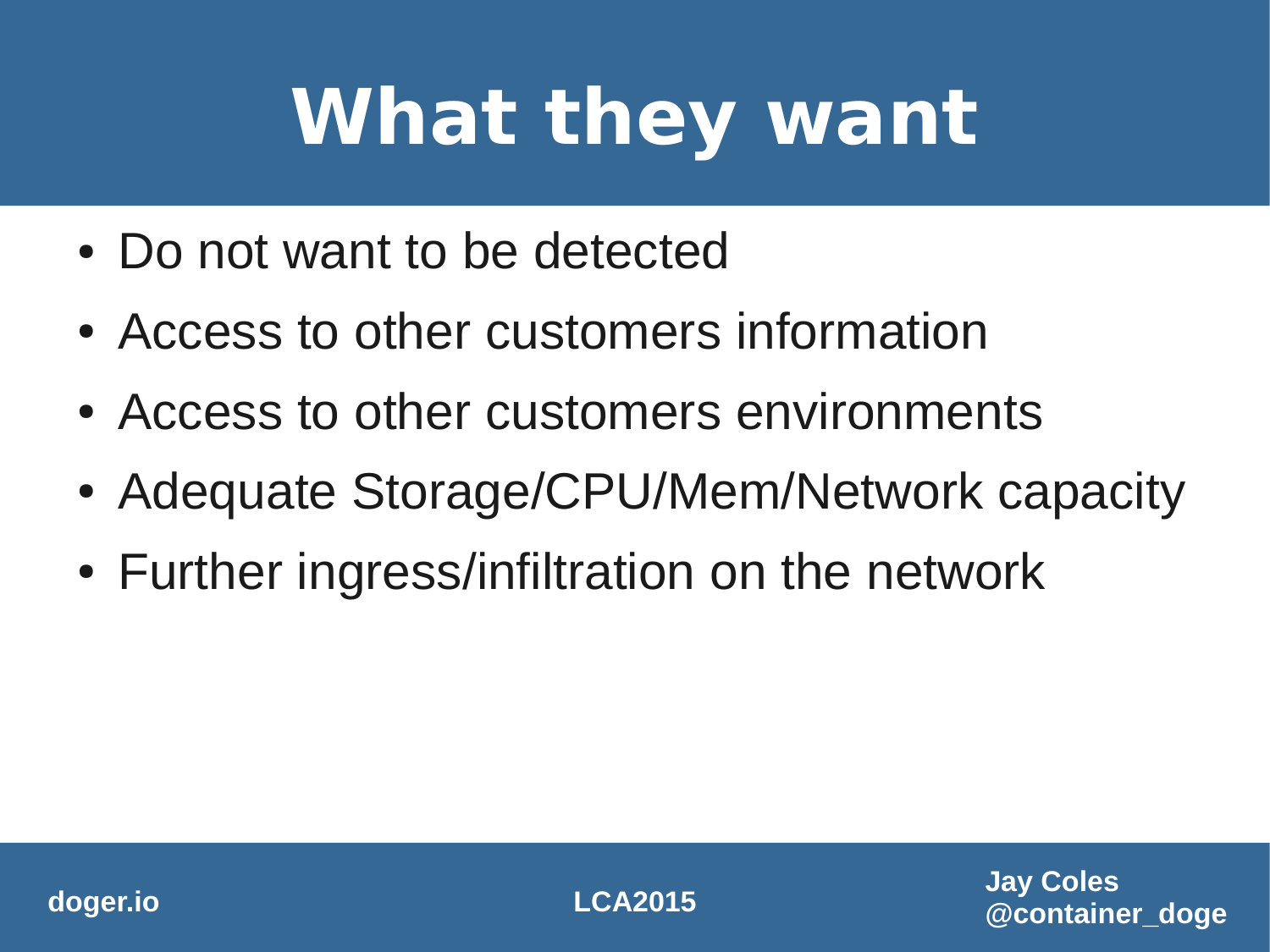# **How they do it**

- Exploit an exposed service (does not need to have network access, eg in batch/queue processing)
- Pull down their toolset
- Start attacking the kernels
- Cement hold on system (command and control, process hiding)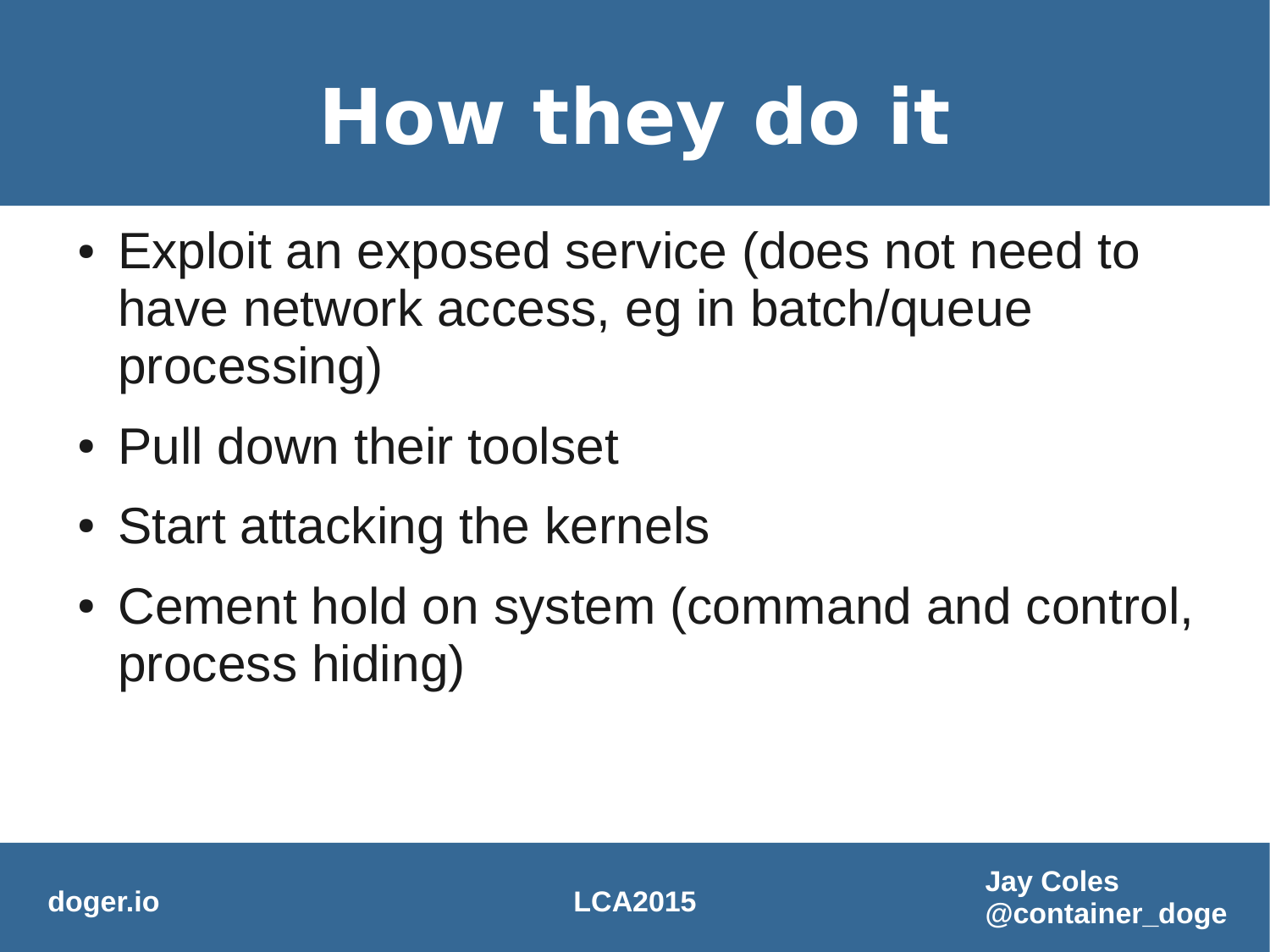# **What is security?**

- Restrict access to other containers
- Prevent knowledge of other containers from leaking
- Ability to account for memory/cpu/network/disk usage
- Ability to control memory/cpu/network/disk resources
- Ability to detect and remove rouge processes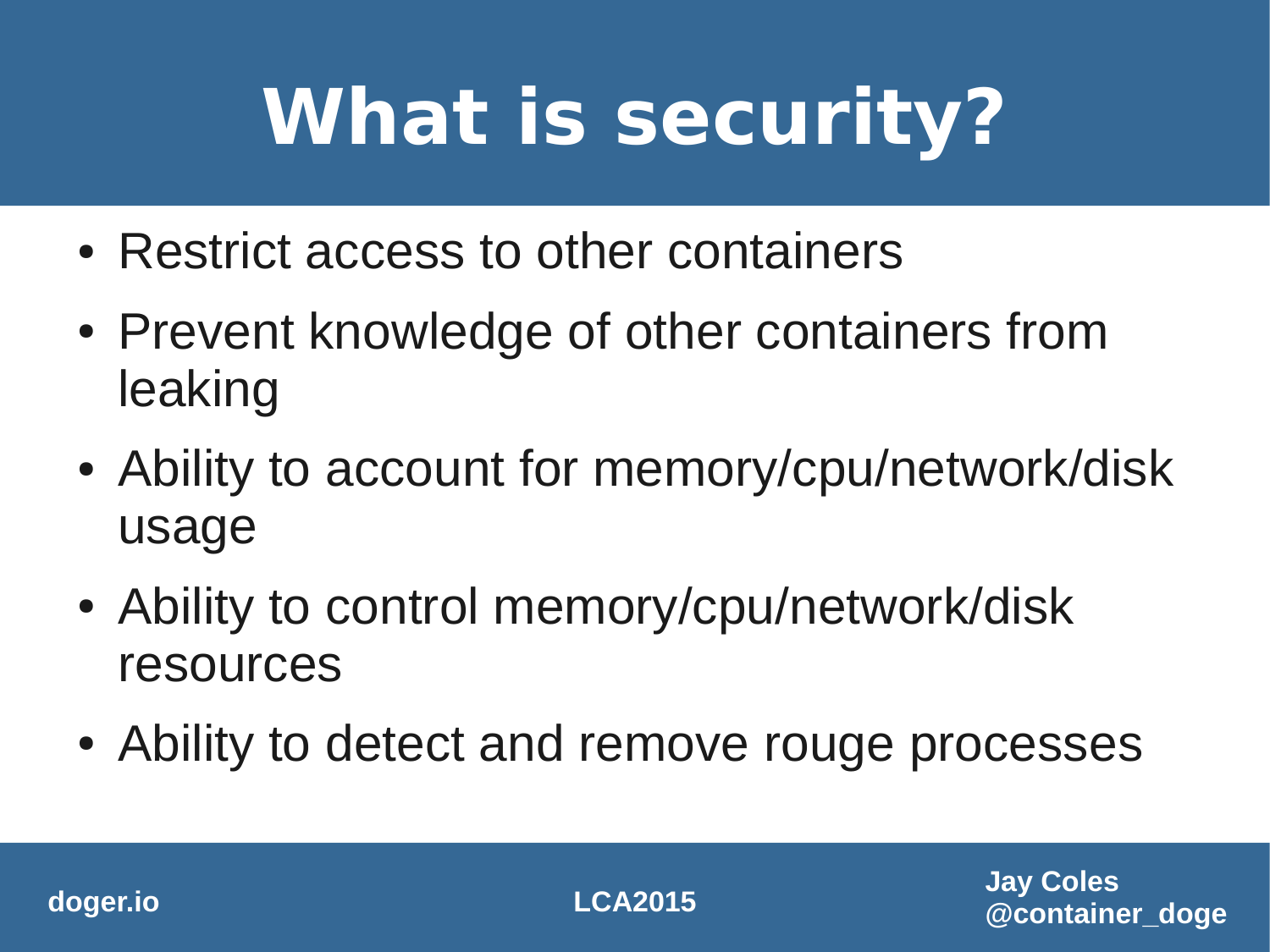# **Usual Suspects**

- Unix permissions
- Chroot
- Rlimit
- App Armor
- Selinux
- Capabilities
- Quotas
- Cgroups
- Seccomp
- ACLS

**doger.io LCA2015**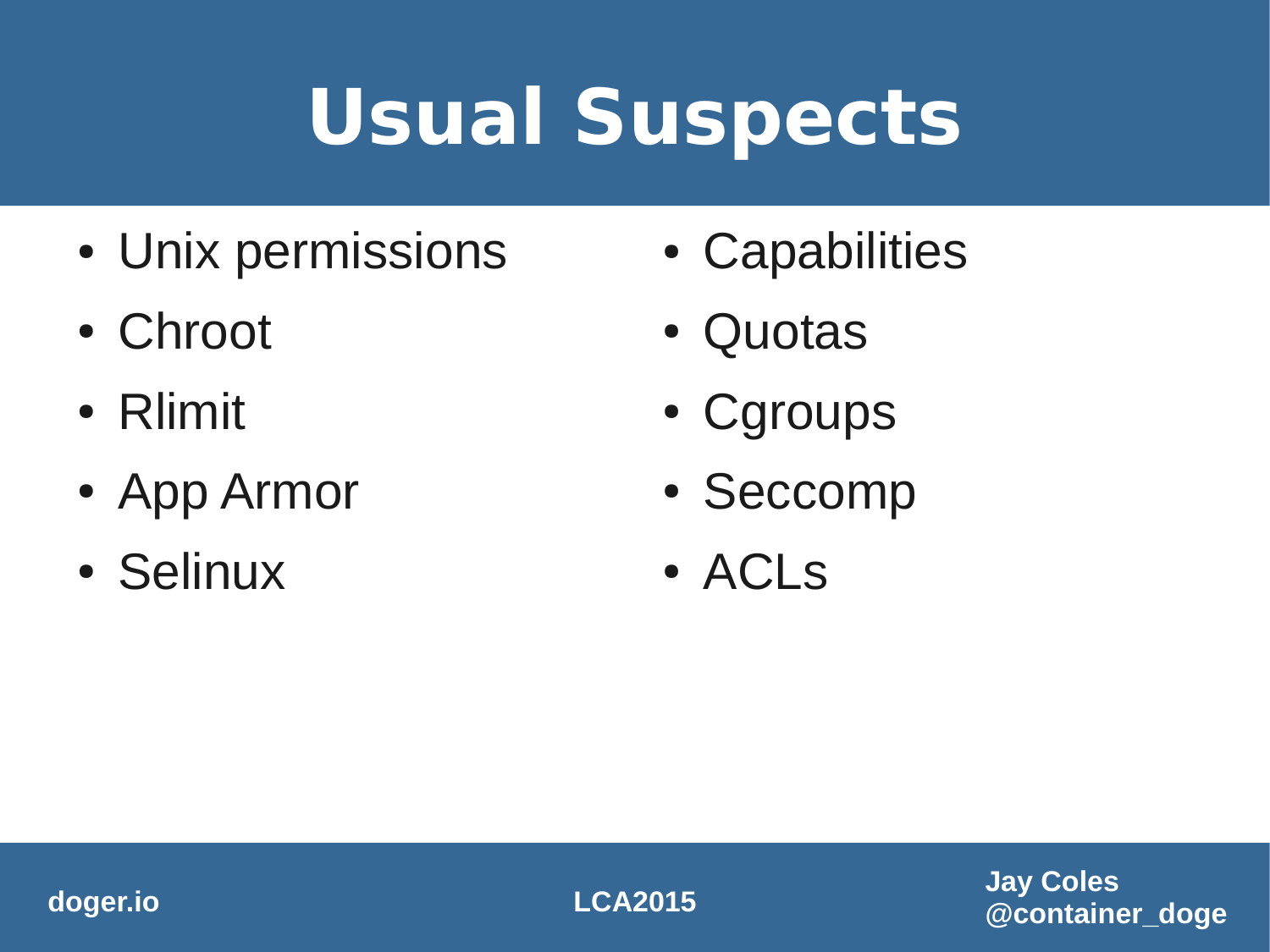#### **What does not work**

- rlimits
- Quotas
- Blacklisting via ACLs

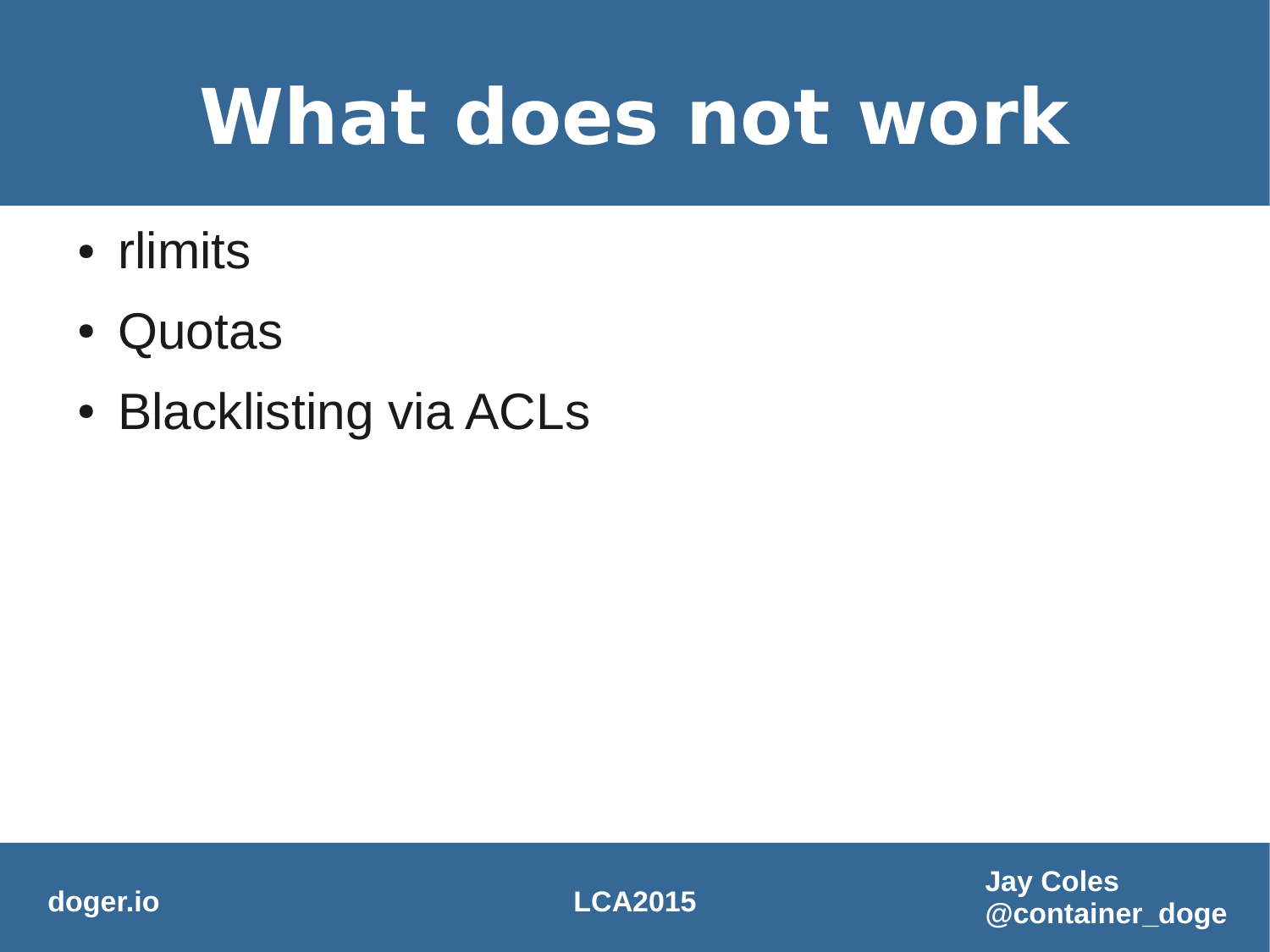- CAP SYS TIME
- CAP AUDIT READ
- CAP AUDIT CONTROL
- CAP AUDIT WRITE
- CAP SYS TTY CONFIG
- CAP MKNOD
- CAP\_NET\_BROADCAST
- CAP SYS\_RAWIO
- CAP SYS MODULE
- CAP SYS BOOT
- CAP BLOCK SUSPEND
- CAP WAKE ALARM
- CAP SYSLOG
- CAP SETPCAP
- CAP\_NET\_RAW
- CAP MAC ADMIN
- CAP MAC OVERRIDE

### **Capabilities**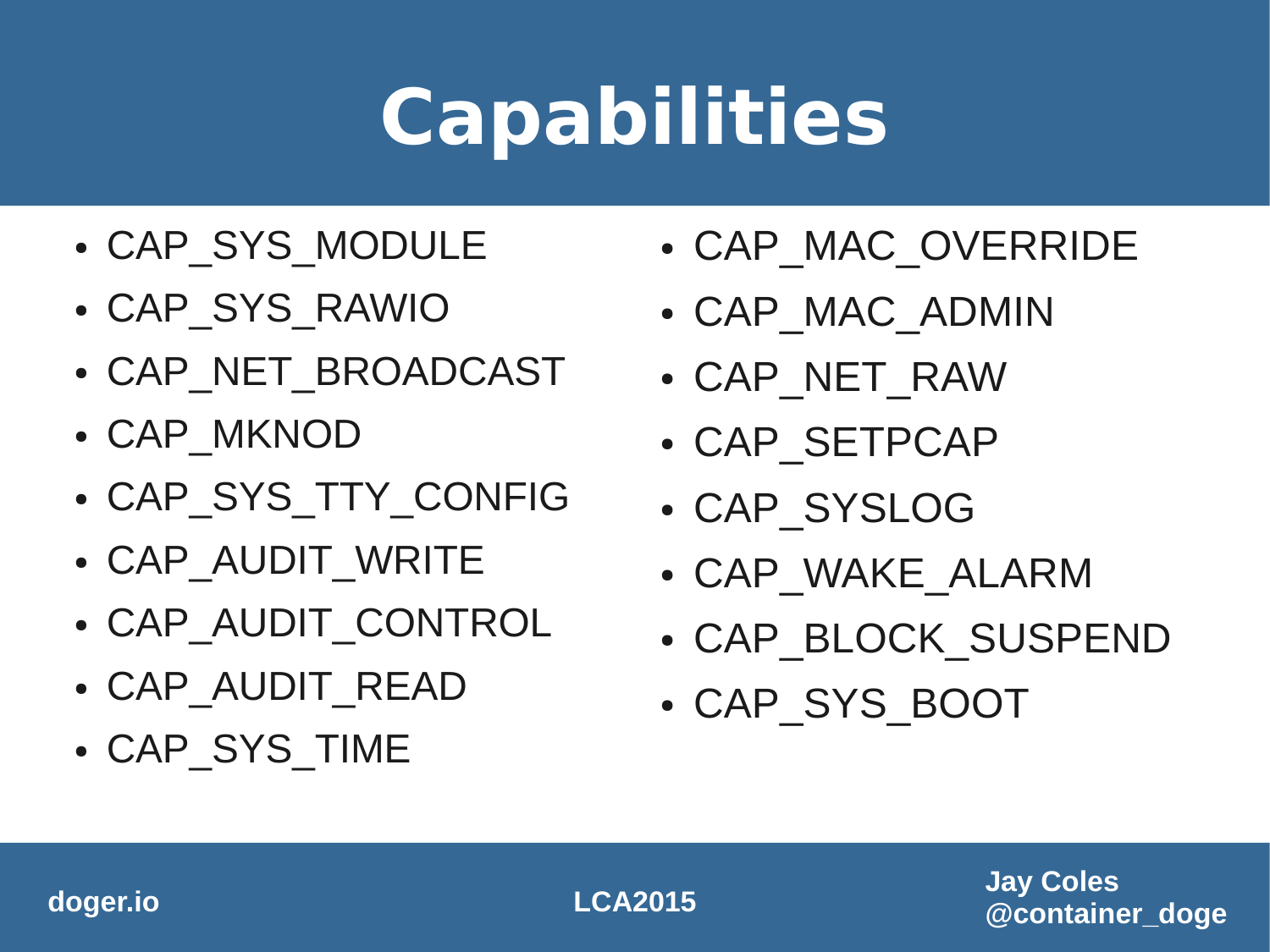## **Capabilities**

- 'capsh' to drop capabilities
- Call instead of /sbin/init or entry point
- Have it invoke the init/entrypoint
- CAP SETPCAP allows you to turn capabilties back on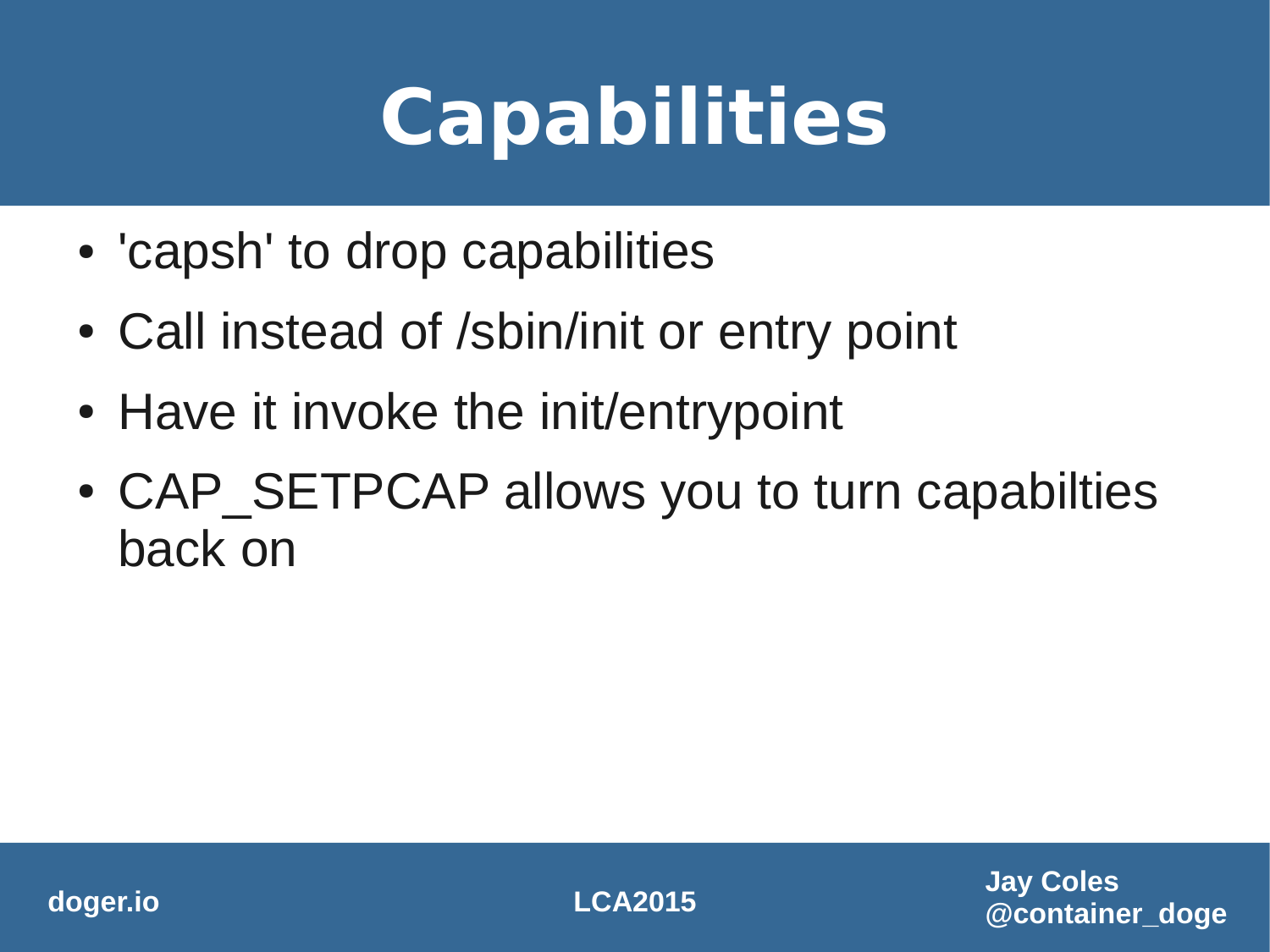#### **cgroups**

- Multiple protections in one
	- Accounting of resource usage
	- Limiting resource usage (cpu/mem)
	- Tracking of processes
	- Preventing/allowing device access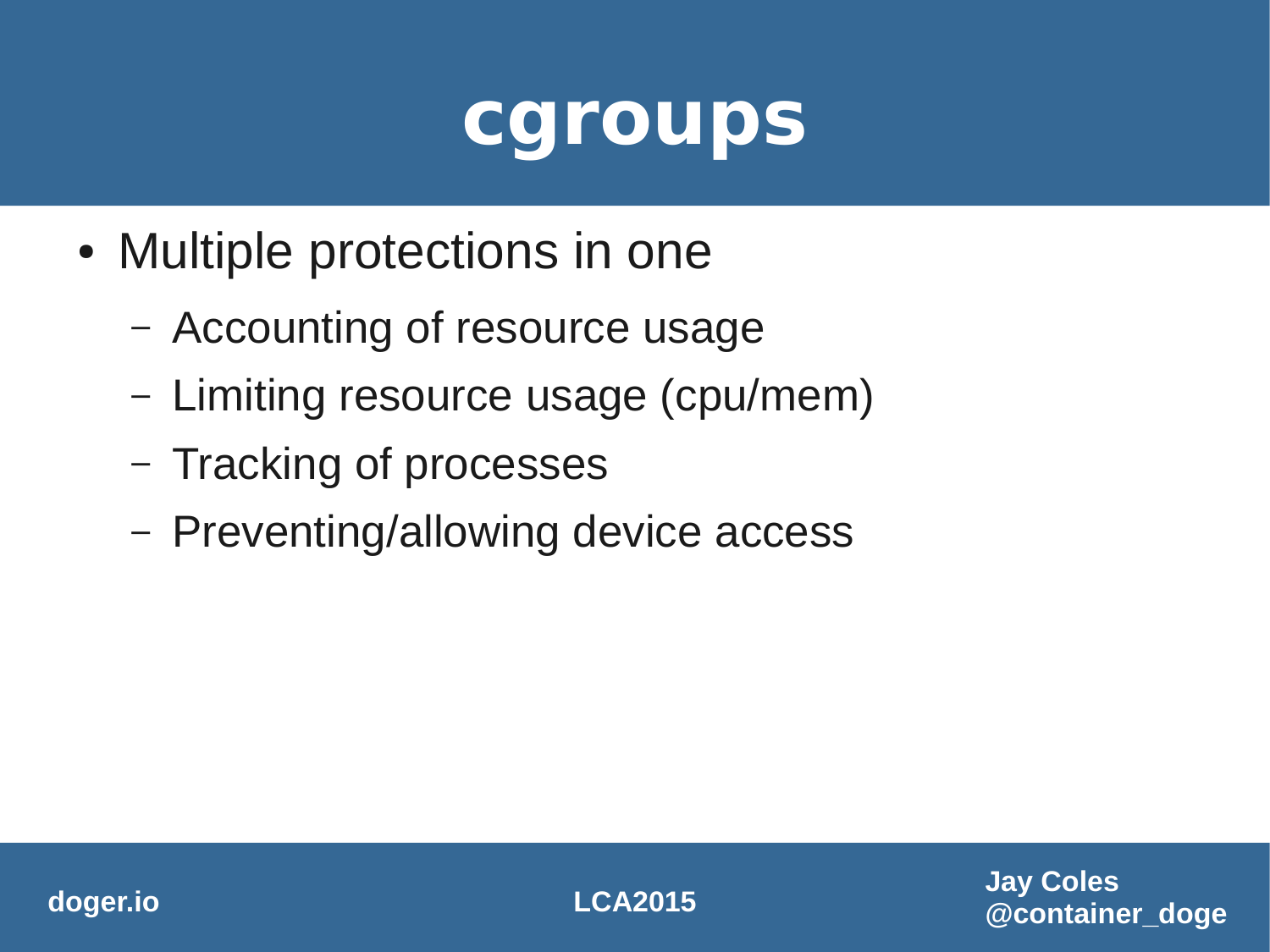#### **cgroups**

|dablitz@kodachi:~\$ cd /sys/fs/cgroup/devices/

dablitz@kodachi:/sys/fs/cgroup/devices\$ ls cgroup clone children devices allow notify on release devices.deny release agent cgroup procs cgroup sane behavior devices list tasks

dablitz@kodachi:/sys/fs/cgroup/devices\$ cat devices.list  $a * * r$  wm

dablitz@kodachi:/sys/fs/cgroup/devices\$

**doger.io LCA2015**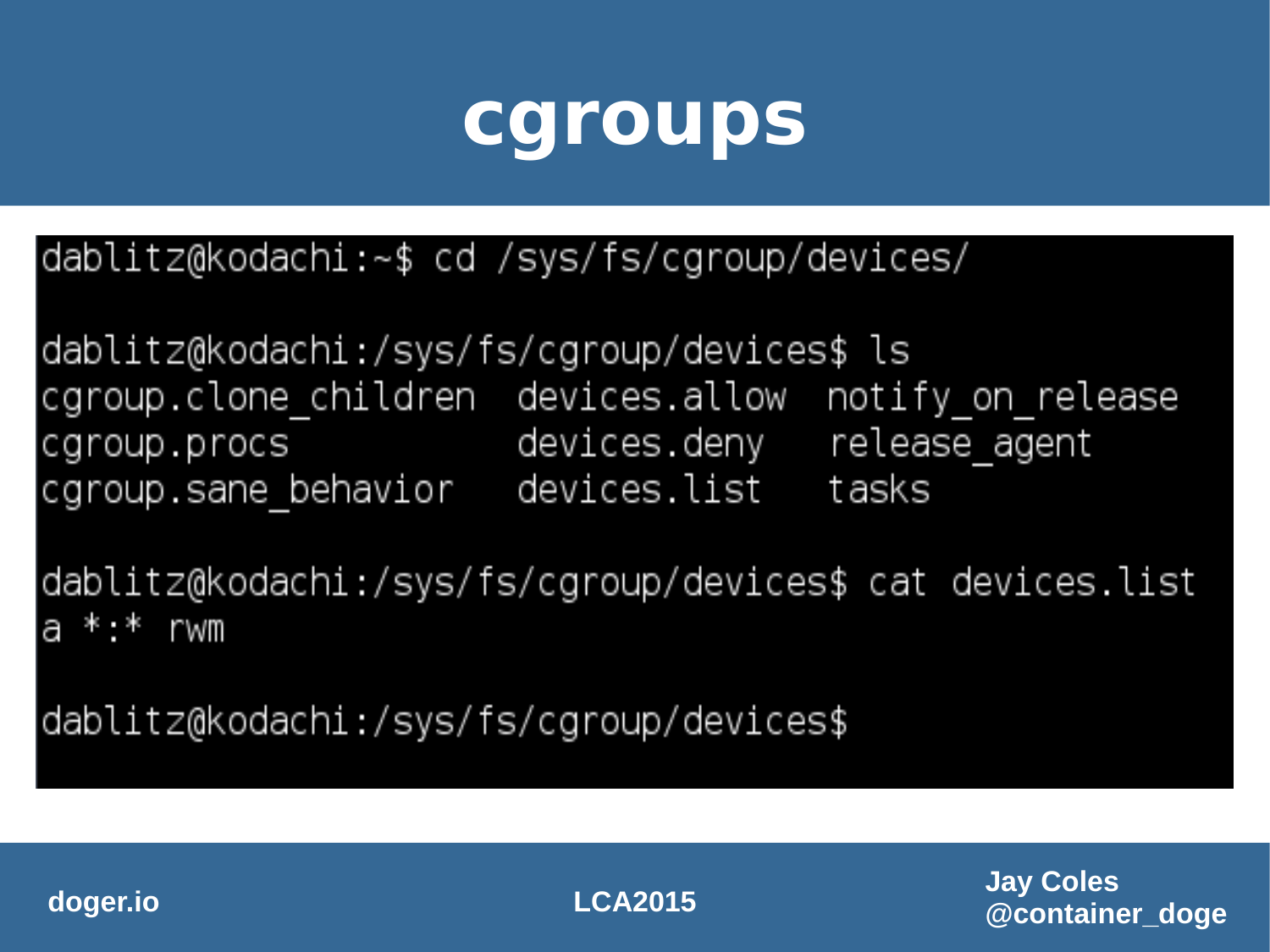#### App Armor vs selinux

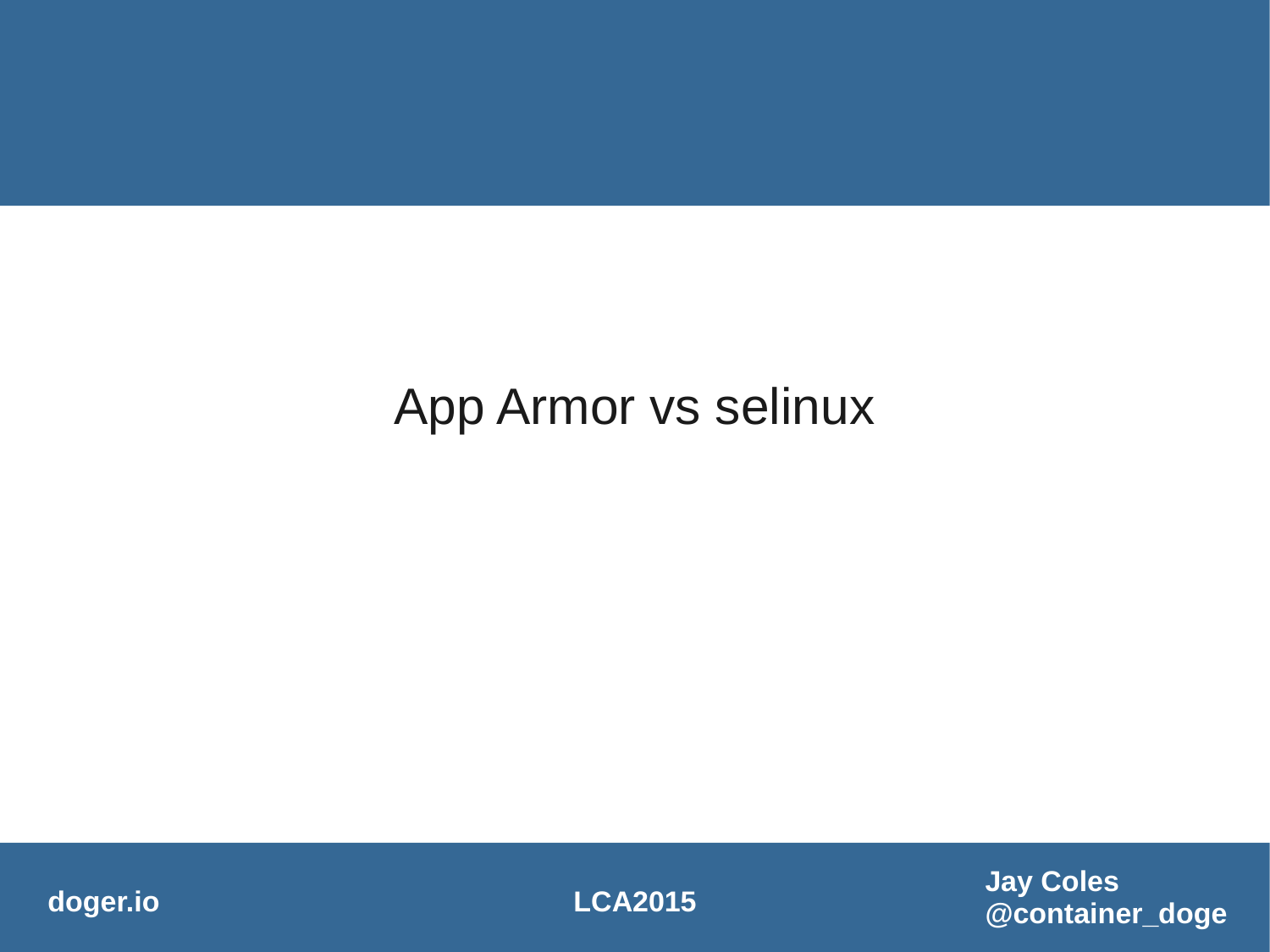#### **selinux**



**@container\_doge**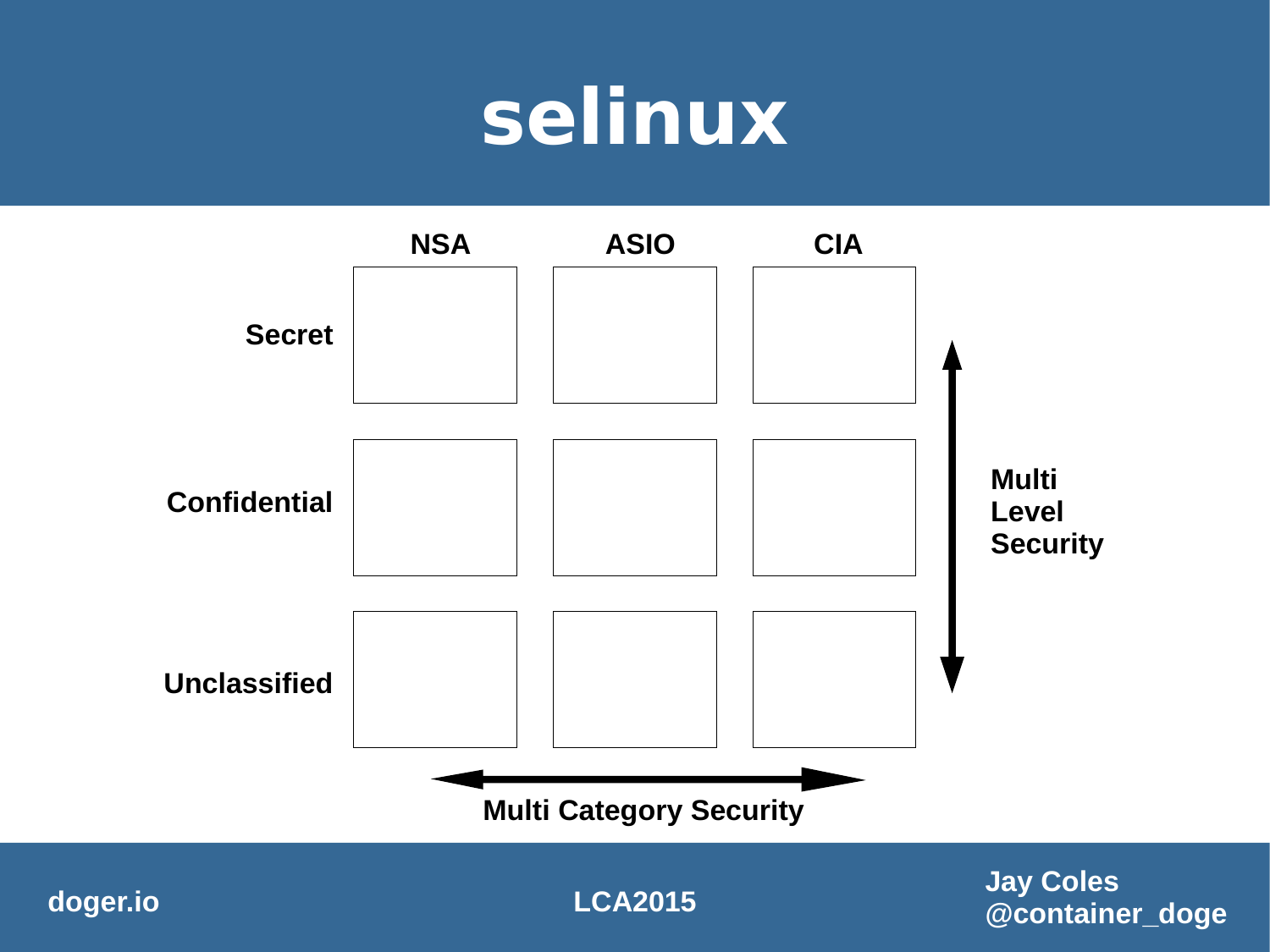### **selinux**

- 'runcon' is your friend
- 'chcon' to tag the files as belonging to a container
- Mainly going to be changing the security level  $-$  s0:c1,c4
- Will need appropriate policies/rules in place
	- This means a working selinux setup

**doger.io LCA2015**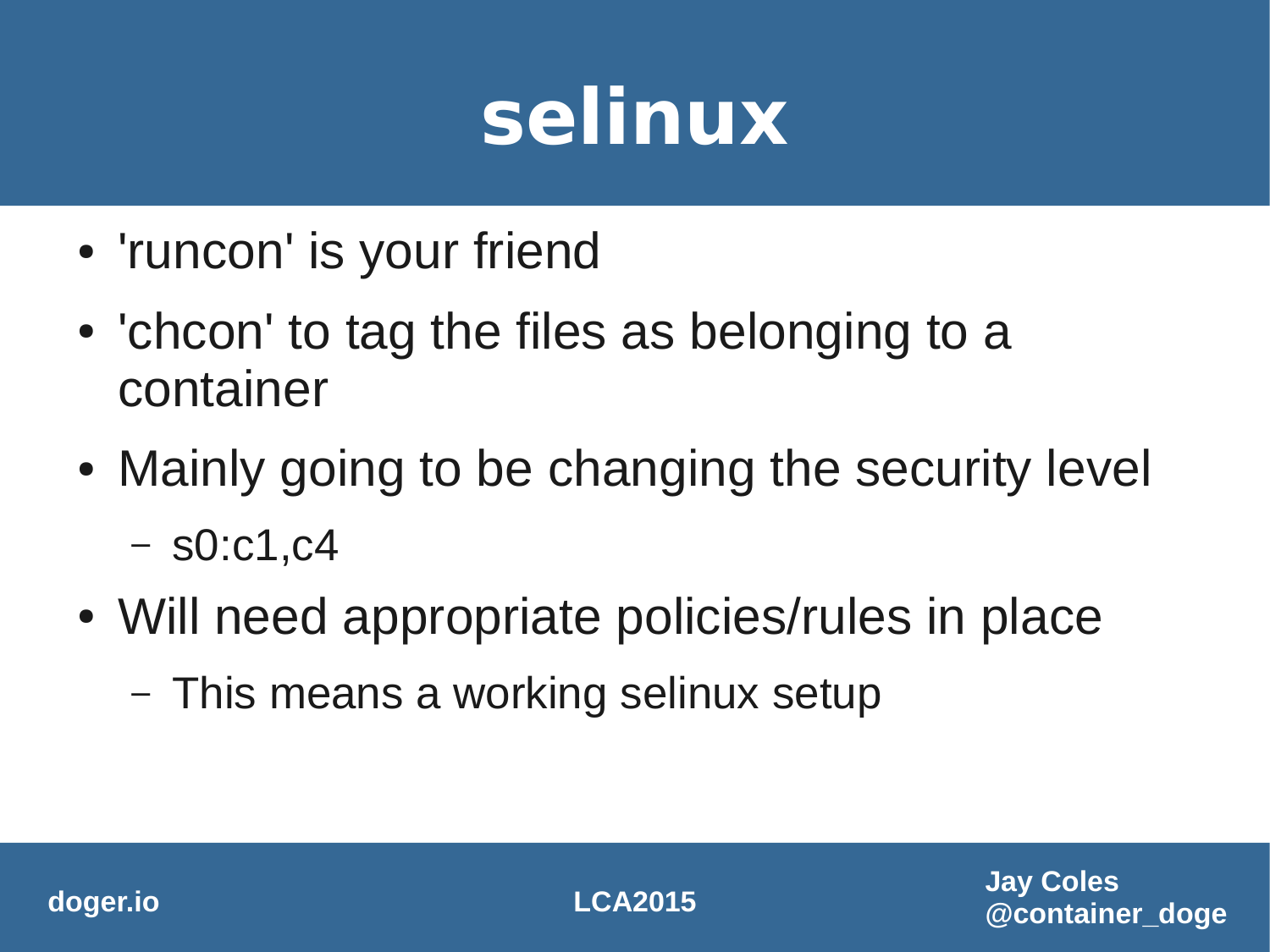#### **seccomp**

- Mount
- Acct
- Umount2
- Sethostname
- Swapon
- swapoff
- $\cdot$  Reboot
- Adjtimeex
- Setdomainname
- init\_module
- delete\_module
- Quotactl
- finit\_module
- Setns
- clock\_adjtime
- kexec load
- Nfsservct
- pivot\_root
- pciconfig\_iobase
- pciconfig\_read
- pciconfig\_write
- clock\_settime
- Personality

**Jay Coles @container\_doge**

#### **doger.io LCA2015**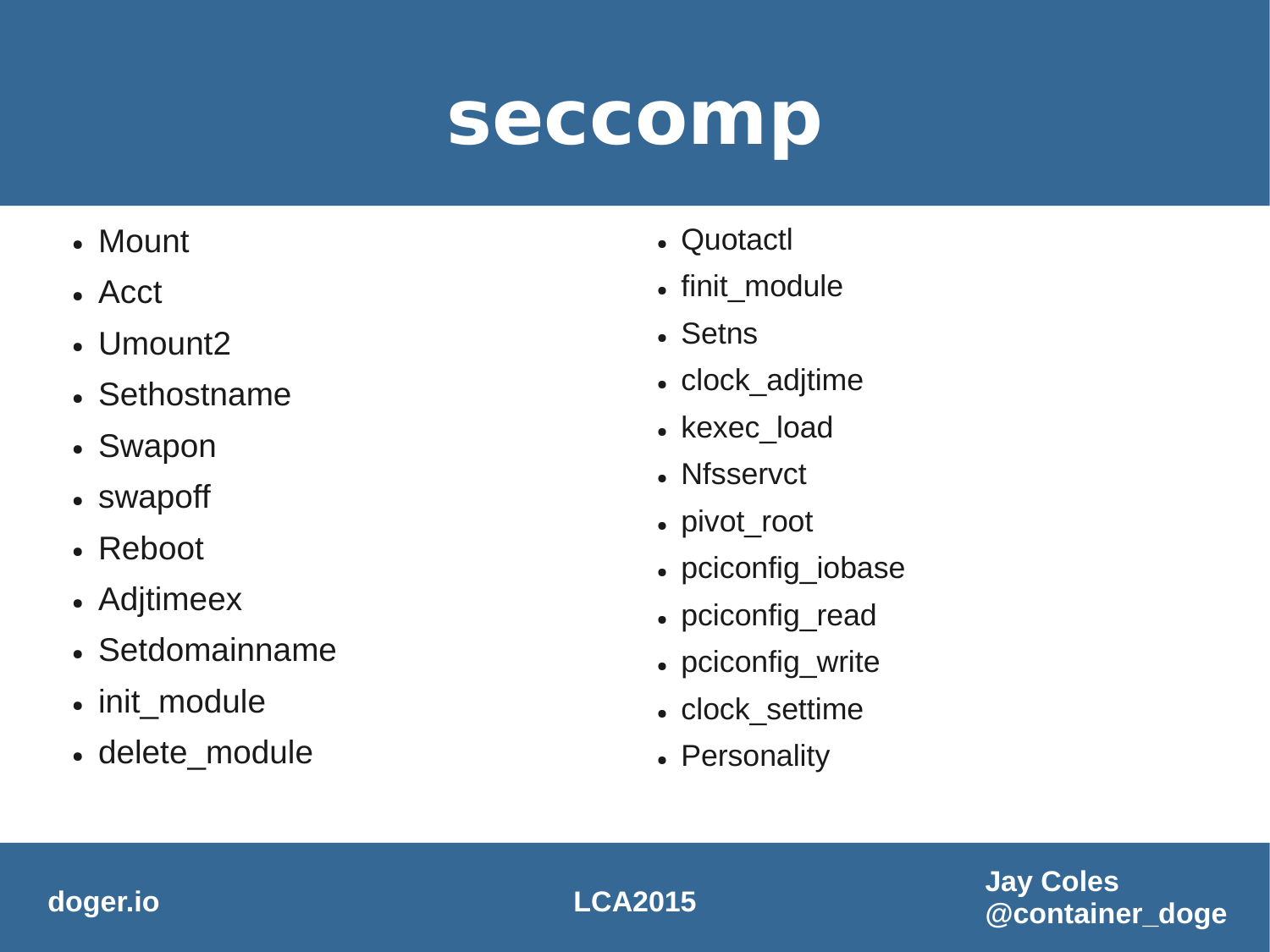# **Adding things in**

- Can be patched in:
	- App Armor
	- Selinux
	- Capabilities
	- Cgroups
- Requires app support:
	- seccomp

**doger.io LCA2015**